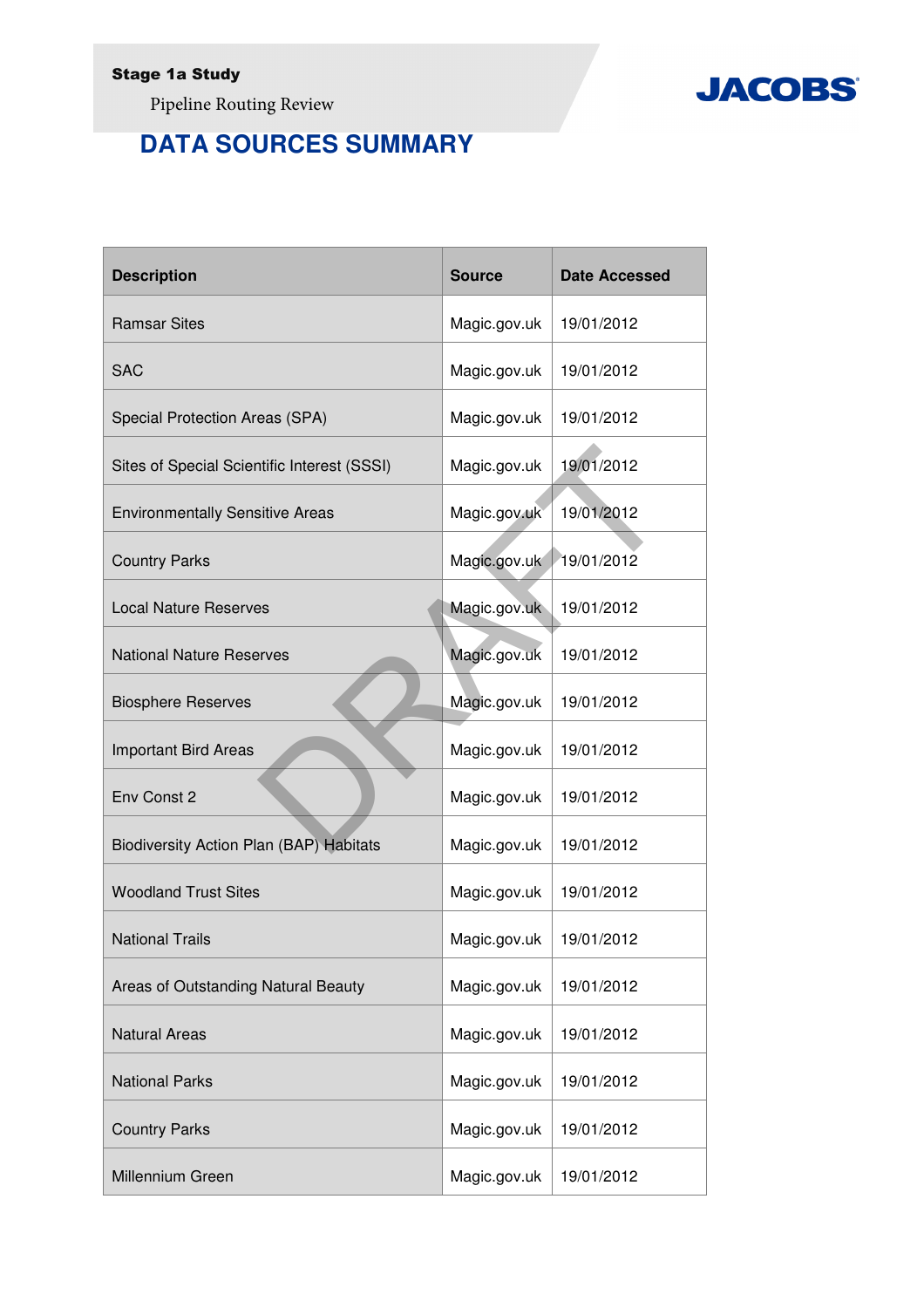## Stage 1a Study



| <b>Forestry Commission England National Forest</b> | Magic.gov.uk | 19/01/2012 |
|----------------------------------------------------|--------------|------------|
| Inventory<br>Doorstep Green                        |              | 19/01/2012 |
|                                                    | Magic.gov.uk |            |
| Heritage Coast                                     | Magic.gov.uk | 19/01/2012 |
| <b>Forestry Commission Legal Boundaries</b>        | Magic.gov.uk | 19/01/2012 |
| <b>Environmentally Sensitive Areas Agreements</b>  | Magic.gov.uk | 19/01/2012 |
| <b>CROW Act Land</b>                               | Magic.gov.uk | 19/01/2012 |
| Countryside Stewardship Agreement                  | Magic.gov.uk | 19/01/2012 |
| <b>Environmental Sensitive Areas</b>               | Magic.gov.uk | 19/01/2012 |
| <b>Historical Landfill Sites</b>                   | Magic.gov.uk | 19/01/2012 |
| <b>Authorised Landfills</b>                        | Magic.gov.uk | 19/01/2012 |
| <b>Nitreate Sensitive Areas</b>                    | Magic.gov.uk | 19/01/2012 |
| Nitrate Vulnerable Zones                           | Magic.gov.uk | 19/01/2012 |
| Drinking Water, River Catchment                    | Magic.gov.uk | 19/01/2012 |
| Drinking Water, Lakes                              | Magic.gov.uk | 19/01/2012 |
| Drinking Water, Groundwater Catchment              | Magic.gov.uk | 19/01/2012 |
| <b>Discharge Consents</b>                          | Magic.gov.uk | 19/01/2012 |
| <b>Flood Zones</b>                                 | Magic.gov.uk | 19/01/2012 |
| Agricultural Land Class Grade 1 & 2.               | Magic.gov.uk | 19/01/2012 |
| <b>Listed Buildings</b>                            | Magic.gov.uk | 19/01/2012 |
| <b>Scheduled Monuments</b>                         | Magic.gov.uk | 19/01/2012 |
| <b>Registered Historic Parks</b>                   | Magic.gov.uk | 19/01/2012 |
| <b>Registered Historic Battlefields</b>            | Magic.gov.uk | 19/01/2012 |